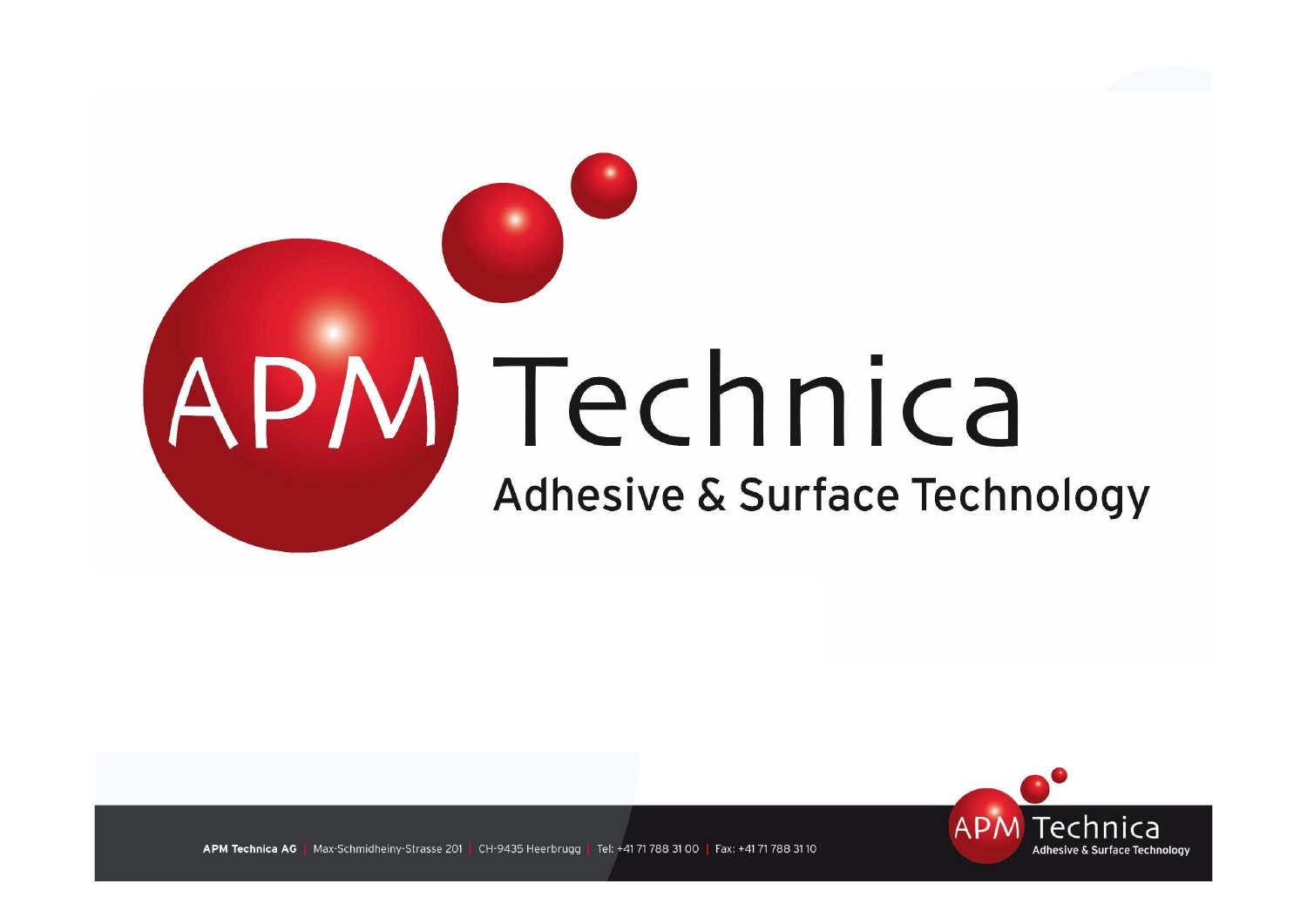## Parylene at the Coating Centre of APM Technica AG

- Protection against corrosion
- Extremely high electrical breakdown voltage
- Low dielectric constant
- Low friction
- Protection against abrasion
- Absolutely conformal coating
- $\degree$  Process temperature < 50 $\degree$ C
- Gap penetration
- USP VI
- FDA MAF



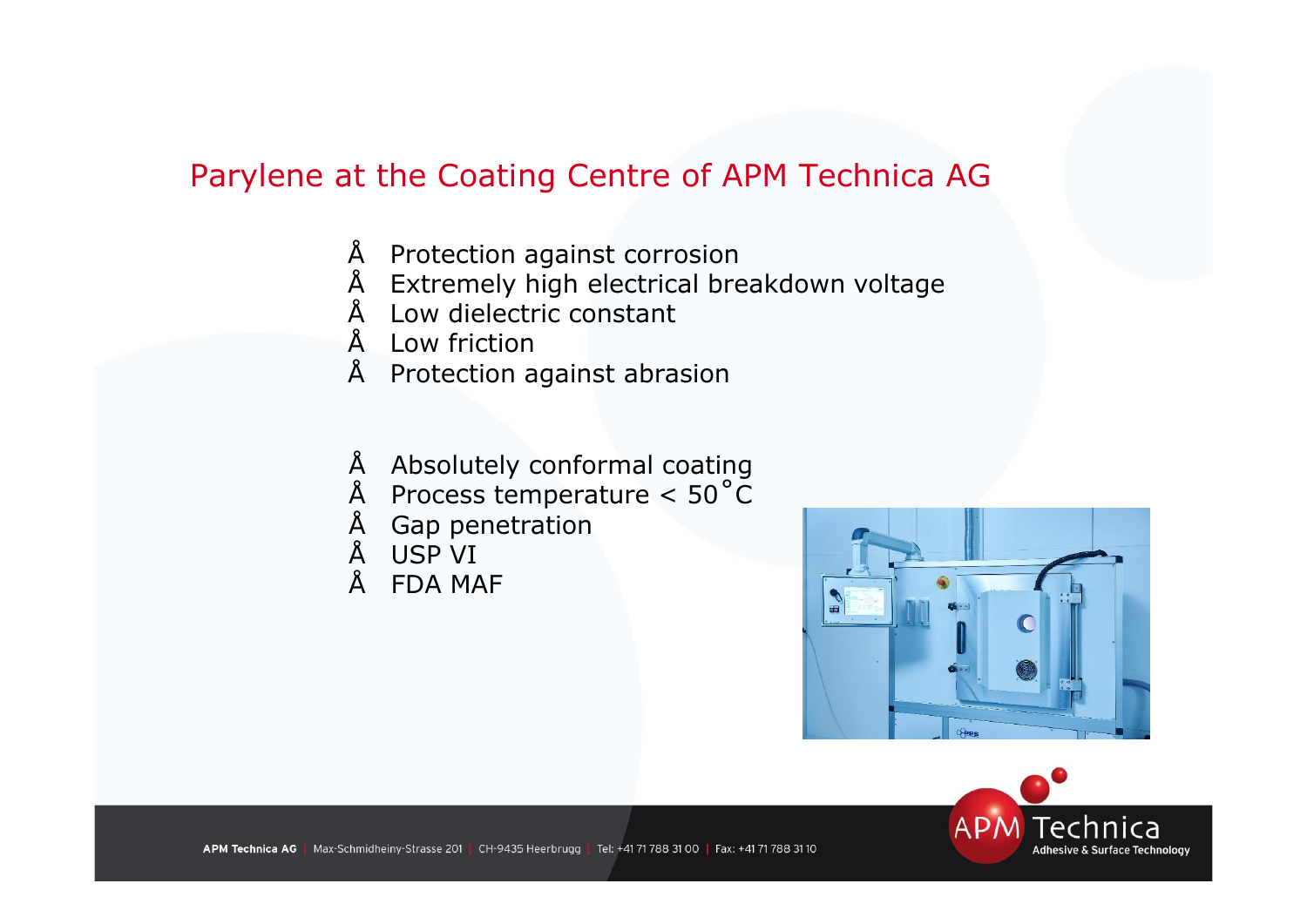## Process Know-how at APM Technica AG

Key know-how:

Understanding surface treatments, coatings and adhesive technologies.

Coating technologies:

- Functional wet-chemical coatings
- Optical coatings
- Parylene coatings

Supporting infrastructure:

- Environmental simulation
- Chemistry laboratory
- Physics laboratory
- Microscopy



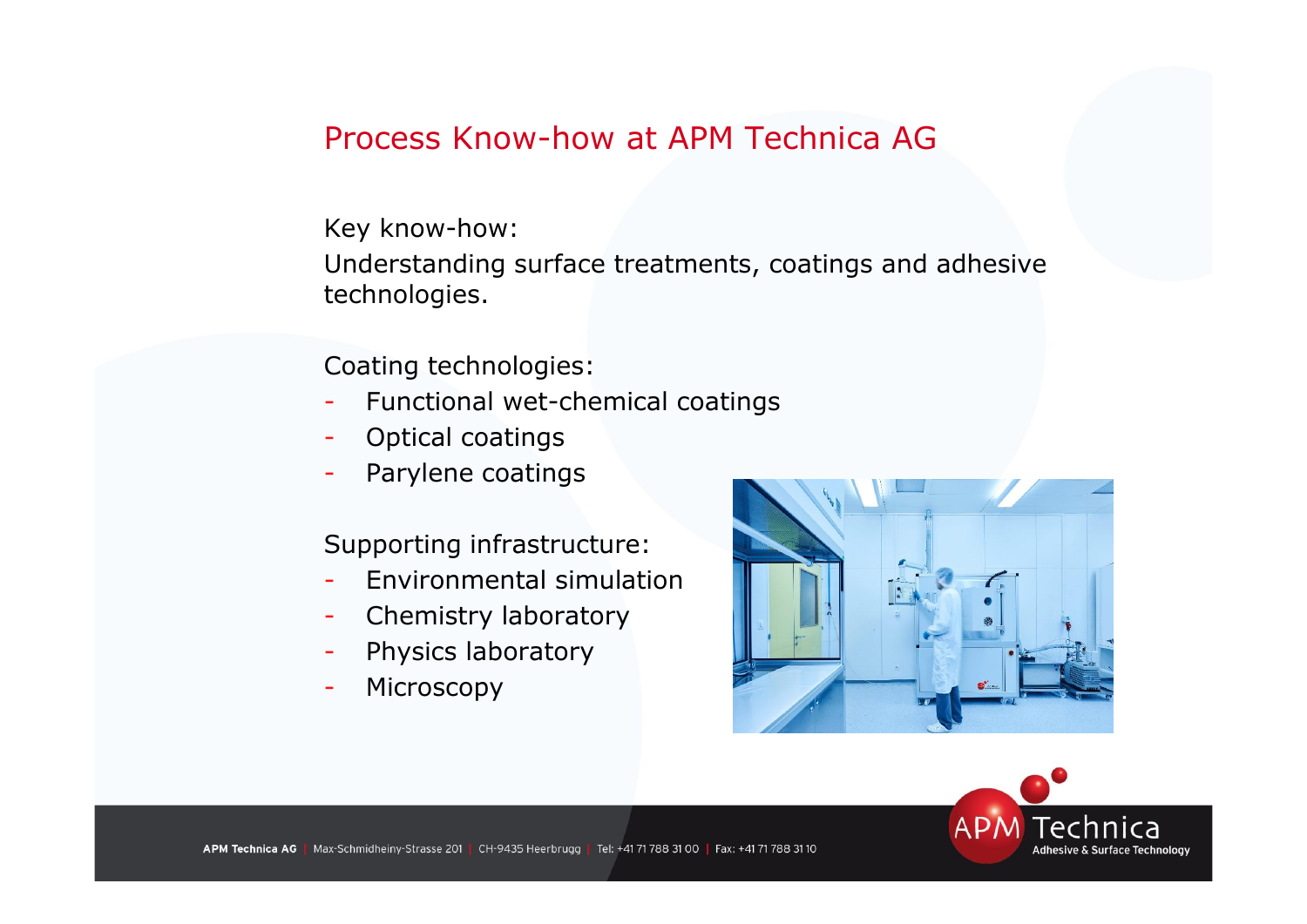## What is Parylene?

Inert dimer which can be sublimated

Chemical vapor deposition (CVD):



Additional processes:

- Cleaning
- Plasma treatment
- Priming